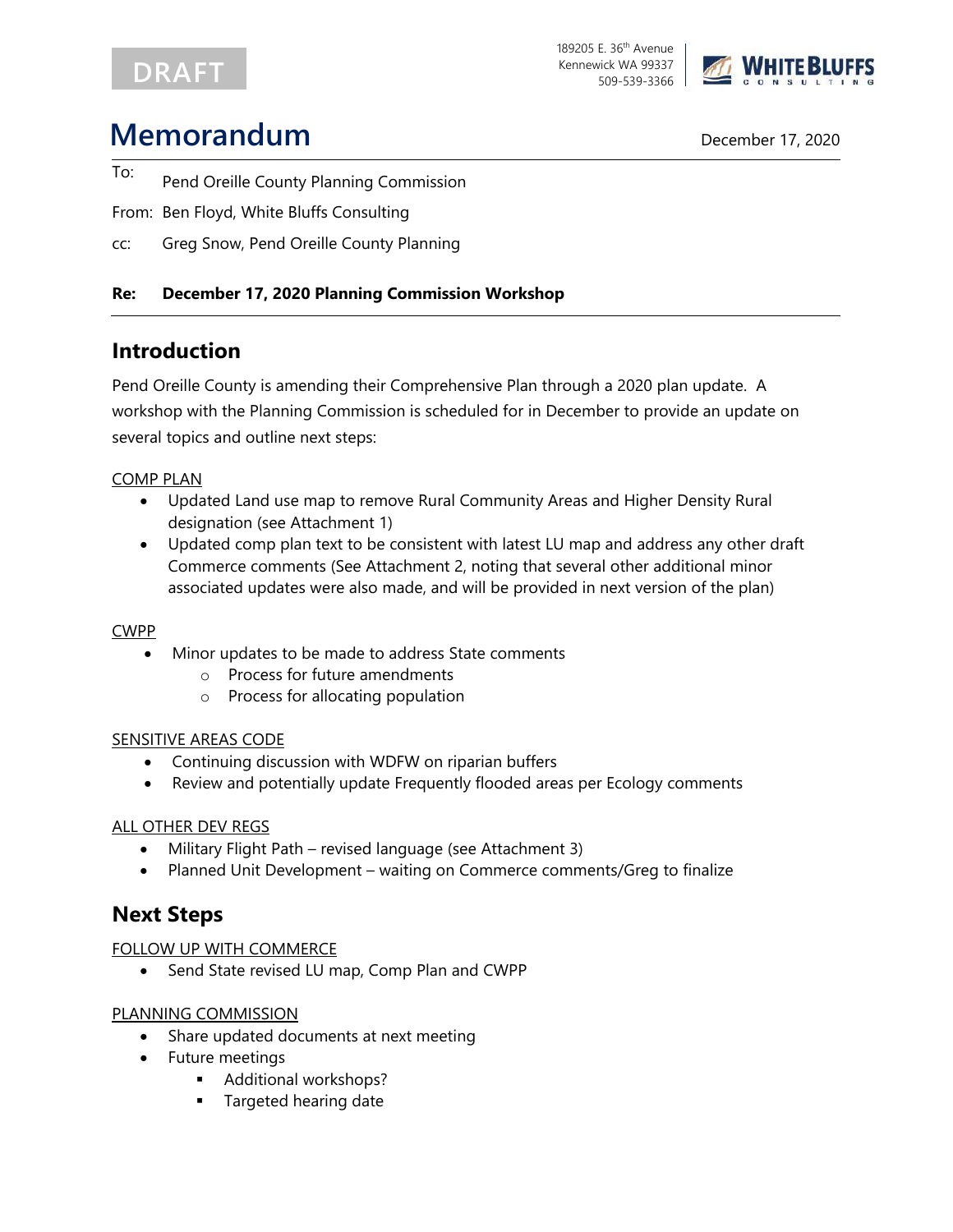- SEPA Review schedule
- Public meetings
- Recommendation to BOCC and County action